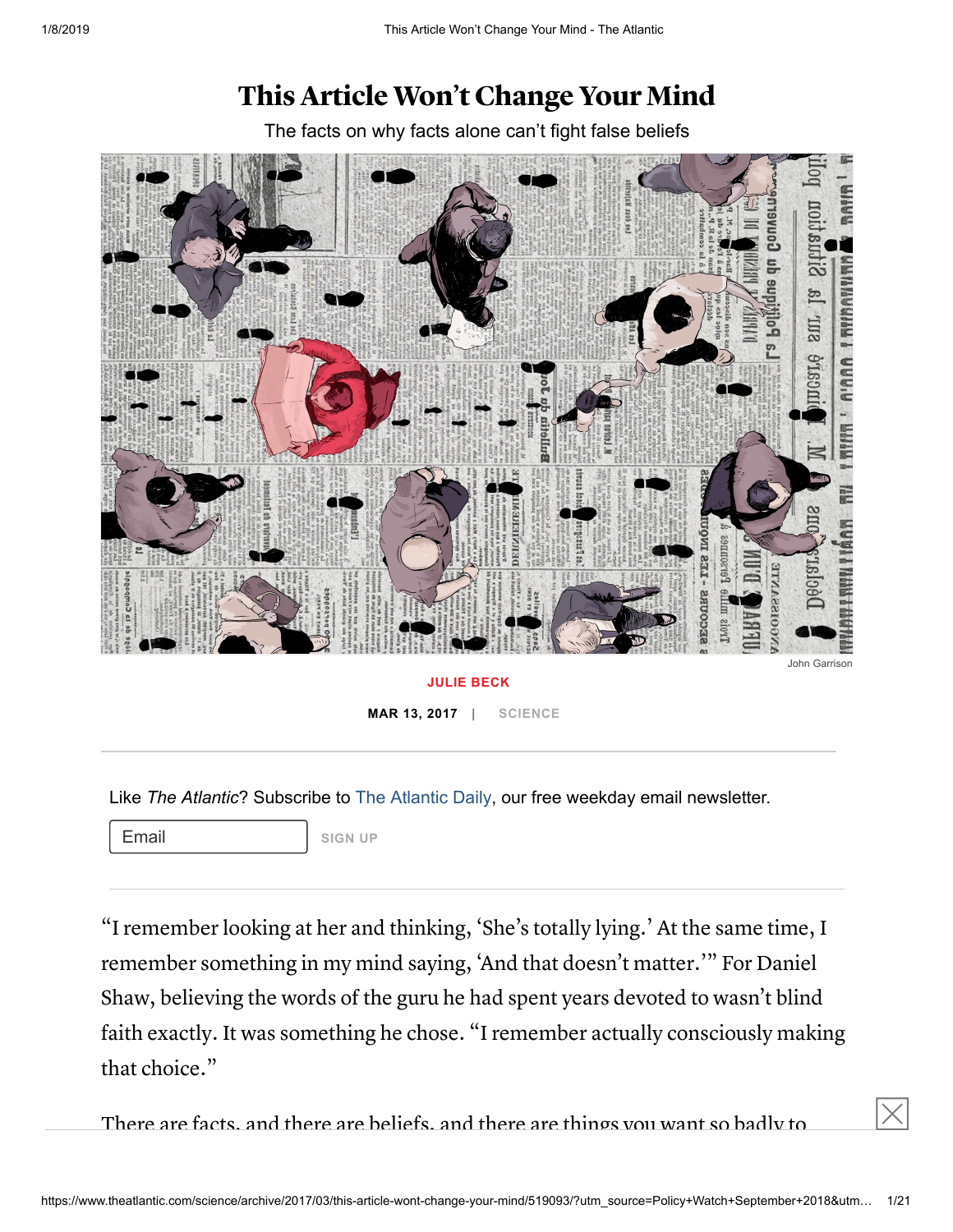Listen to the audio version of this article:



Feature stories, read aloud: [download](https://goo.gl/gqDObw) the Audm app for your iPhone.

Back in 1980, Shaw had arrived at a Siddha Yoga meditation center in upstate New York during what he says was a "very vulnerable point in my life." He'd had trouble with relationships, and at work, and none of the therapies he'd tried really seemed to help. But with Siddha Yoga, "my experiences were so good and meditation felt so beneficial [that] I really walked into it more and more deeply. At one point, I felt that I had found my life's calling." So, in 1985, he saved up money and flew to India to join the staff of Gurumayi Chidvilasananda, the spiritual leader of the organization, which had tens of thousands of followers. Shaw rose through the ranks, and spent a lot of time traveling for the organization, sometimes with Gurumayi, sometimes checking up on centers around the U.S.

But in 1994, Siddha Yoga became the subject of an exposé in The New Yorker. The article by Lis Harris detailed allegations of sexual abuse against [Gurumayi's](http://www.newyorker.com/magazine/1994/11/14/o-guru-guru-guru) predecessor, as well as accusations that Gurumayi forcibly ousted her own brother, Nityananda, from the organization. Shaw says he was already hearing "whispers" of sexual abuse when he joined in the 80s, but "I chose to decide that they couldn't be true." One day shortly after he flew to India, Shaw and the other staff members had gathered for a meeting, and Gurumayi had explained that her brother and popular co-leader was leaving the organization voluntarily. That was when Shaw realized he was being lied to. And when he decided it didn't matter—"because she's still the guru, and she's still only doing everything for the best reasons. So it doesn't matter that she's lying.'" (For her part, Gurumayi has denied banishing her brother, and Siddha Yoga is still going strong. Gurumayi, though unnamed, is presumed to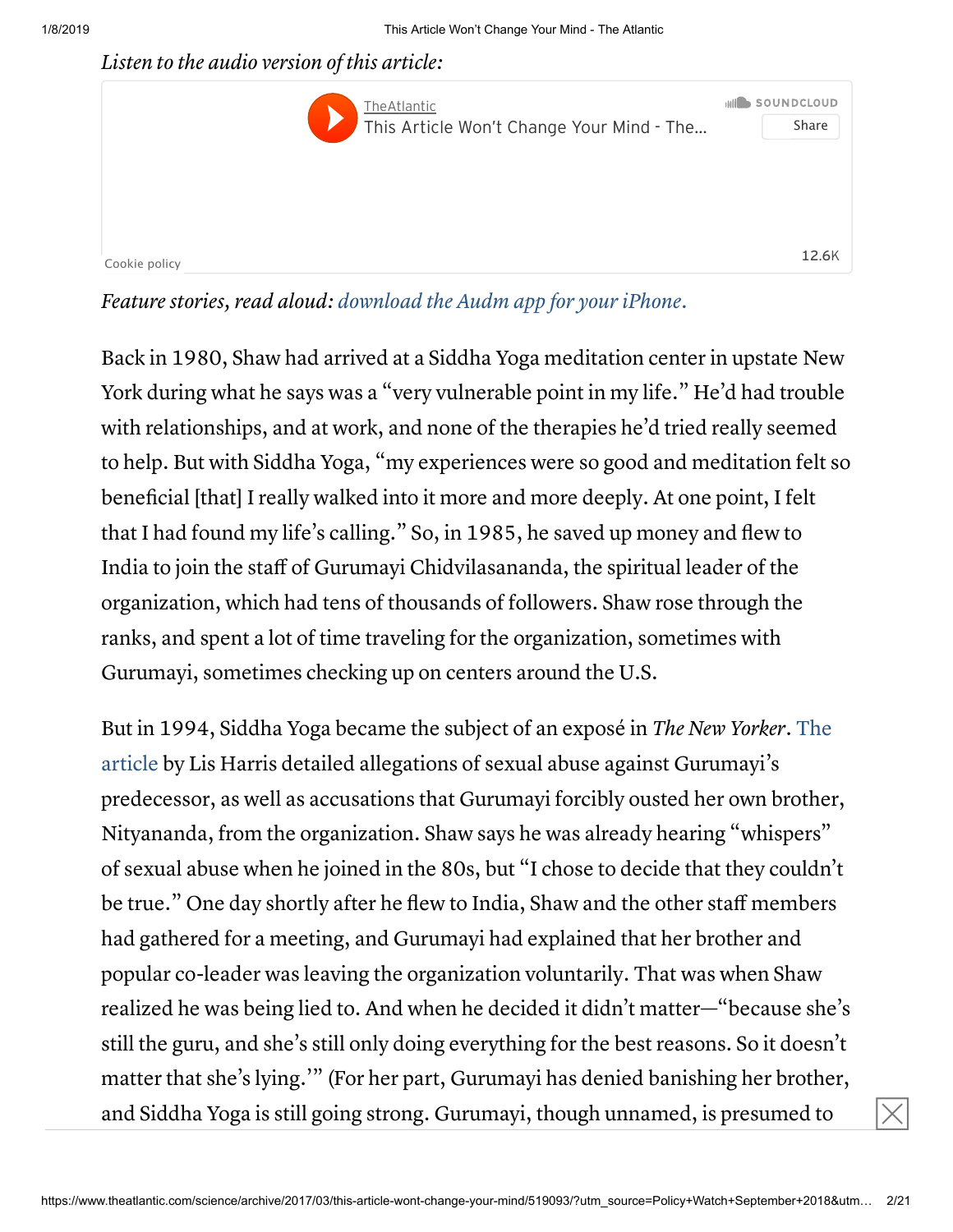But that was then. Shaw eventually found his way out of Siddha Yoga and became a psychotherapist. These days, he dedicates part of his practice to working with former cult members and family members of people in cults.

**T**<br> **T**<br> **S**<br> **D**<br> **D** he theory of cognitive dissonance—the extreme discomfort of simultaneously holding two thoughts that are in conflict—was developed by the social psychologist Leon Festinger in the 1950s. In a famous study, Festinger and his colleagues embedded themselves with a doomsday prophet named Dorothy Martin and her cult of followers who believed that spacemen called the Guardians were [coming to](https://www.theatlantic.com/health/archive/2015/12/the-christmas-the-aliens-didnt-come/421122/) collect them in flying saucers, to save them from a coming flood. Needless to say, no spacemen (and no flood) ever came, but Martin just kept revising her predictions. Sure, the spacemen didn't show up today, but they were sure to come tomorrow, and so on. The researchers watched with fascination as the believers kept on believing, despite all the evidence that they were wrong.

"A man with a conviction is a hard man to change," Festinger, Henry Riecken, and Stanley Schacter wrote in When [Prophecy](https://ia801405.us.archive.org/31/items/pdfy-eDNpDzTy_dR1b0iB/Festinger-Riecken-Schachter-When-Prophecy-Fails-1956.pdf) Fails, their 1957 book about this study. "Tell him you disagree and he turns away. Show him facts or figures and he questions your sources. Appeal to logic and he fails to see your point … Suppose that he is presented with evidence, unequivocal and undeniable evidence, that his belief is wrong: what will happen? The individual will frequently emerge, not only unshaken, but even more convinced of the truth of his beliefs than ever before."

This doubling down in the face of conflicting evidence is a way of reducing the discomfort of dissonance, and is part of a set of behaviors known in the psychology literature as "motivated reasoning." Motivated reasoning is how people convince themselves or remain convinced of what they want to believe—they seek out agreeable information and learn it more easily; and they avoid, ignore, devalue, forget, or argue against information that contradicts their beliefs.

It starts at the borders of attention—what people even allow to breach their bubbles. In a [1967](http://psycnet.apa.org/index.cfm?fa=buy.optionToBuy&id=2005-11104-001) study, researchers had undergrads listen to some pre-recorded speeches,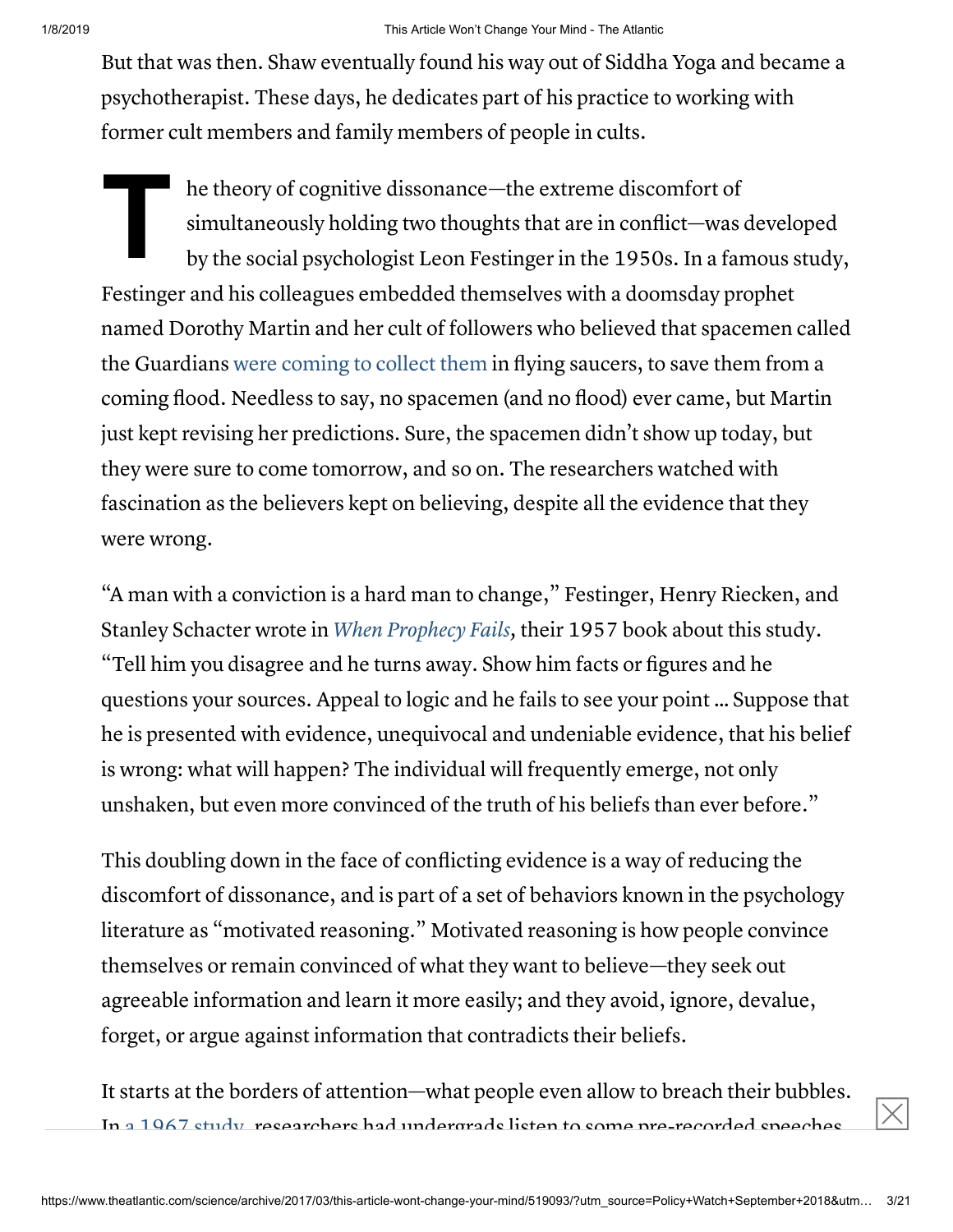button that reduced the static for a few seconds if they wanted to get a clearer listen. Sometimes the speeches were about smoking—either linking it to cancer, or disputing that link—and sometimes it was a speech attacking Christianity. Students who smoked were very eager to tune in to the speech that suggested cigarettes might not cause cancer, whereas nonsmokers were more likely to slam on the button for the antismoking speech. Similarly, the more-frequent churchgoers were happy to let the anti-Christian speech dissolve into static while the less religious would give the button a few presses.

Outside of a lab, this kind of selective [exposure](https://www.ncbi.nlm.nih.gov/pmc/articles/PMC4797953/) is even easier. You can just switch off the radio, change channels, only like the Facebook pages that give you the kind of news you prefer. You can construct a pillow fort of the information that's comfortable.

Most people aren't totally ensconced in a cushiony cave, though. They build windows in the fort, they peek out from time to time, they go for long strolls out in the world. And so, they will occasionally encounter information that suggests something they believe is wrong. A lot of these instances are no big deal, and people change their minds if the evidence shows they should—you thought it was supposed to be nice out today, you step out the door and it's raining, you grab an umbrella. Simple as that. But if the thing you might be wrong about is a belief that's deeply tied to your identity or worldview—the guru you've dedicated your life to is accused of some terrible things, the cigarettes you're addicted to can kill you—well, then people become logical Simone Bileses, doing all the mental gymnastics it takes to remain [convinced](http://faculty.wcas.northwestern.edu/~jnd260/pub/Druckman%20Critical%20Review%202012.pdf) that they're right.

People see evidence that disagrees with them as weaker, because ultimately, they're asking themselves fundamentally different questions when evaluating that evidence, depending on whether they want to believe what it suggests or not, according to psychologist Tom Gilovich. "For desired conclusions," he [writes](https://www.amazon.com/How-Know-What-Isnt-Fallibility/dp/0029117062), "it is as if we ask ourselves 'Can I believe this?', but for unpalatable conclusions we ask, '*Must* I believe this?'" People come to some information seeking permission to  $\boxed{\times}$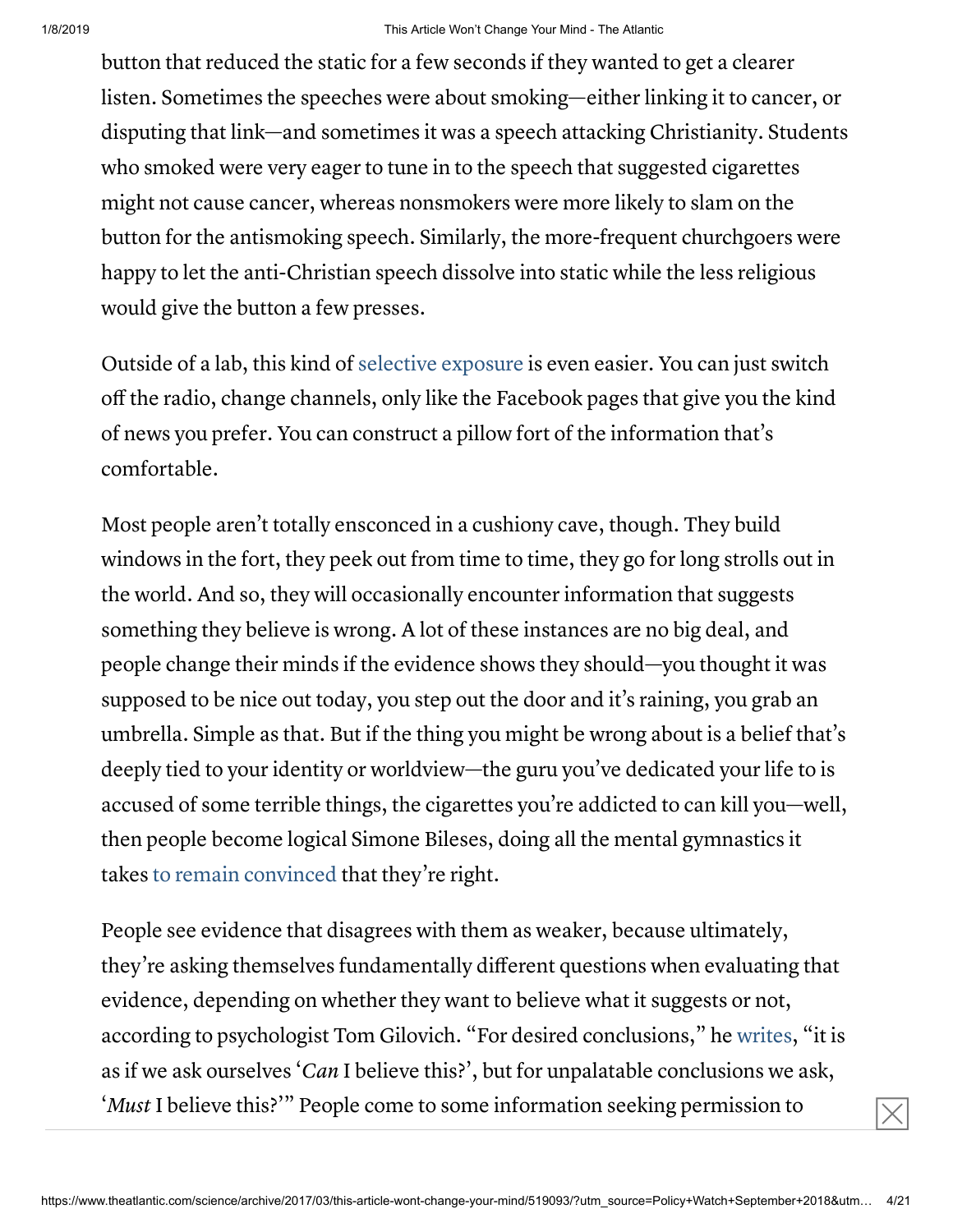**I** n 1877, the philosopher William Kingdon Clifford wrote an essay titled "The Ethics of Belief," in which he argued: "It is wrong always, [everywhere,](http://people.brandeis.edu/~teuber/Clifford_ethics.pdf) and for anyone to believe anything on insufficient evidence."

Lee McIntyre takes a similarly moralistic tone in his 2015 book Respecting Truth: Willful Ignorance in the Internet Age: "The real enemy of truth is not [ignorance,](https://www.google.com/url?sa=t&rct=j&q=&esrc=s&source=web&cd=1&cad=rja&uact=8&ved=0ahUKEwjPlr_1xanSAhUJ2mMKHciXD-oQFggcMAA&url=https%3A%2F%2Fwww.amazon.com%2FRespecting-Truth-Willful-Ignorance-Internet%2Fdp%2F1138888818&usg=AFQjCNHqgdPJaMIk-Hfy-NwximVPawz0og&sig2=BPCkdzK8niqfkcDiWTm6IQ) doubt, or even disbelief," he writes. "It is false knowledge."

Whether it's unethical or not is kind of beside the point, because people are going to be wrong and they're going to believe things on insufficient evidence. And their understandings of the things they believe are often going to be incomplete—even if they're correct. How many people who (rightly) believe climate change is real could actually explain how it works? And as the philosopher and psychologist William James noted in an address [rebutting Clifford's](http://educ.jmu.edu/~omearawm/ph101willtobelieve.html) essay, religious faith is one domain that, by definition, requires a person to believe without proof.

Still, all manner of falsehoods—conspiracy theories, hoaxes, propaganda, and plain old mistakes—do pose a threat to truth when they spread like fungus through communities and take root in people's minds. But the inherent contradiction of false knowledge is that only those on the outside can tell that it's false. It's hard for facts to fight it because to the person who holds it, it feels like truth.

At first glance, it's hard to see why evolution would have let humans stay resistant to facts. "You don't want to be a denialist and say, 'Oh, that's not a tiger, why should I believe that's a tiger?' because you could get eaten," says McIntyre, a research fellow at the Center for Philosophy and History of Science at Boston University.

But from an evolutionary perspective, there are more important things than truth. Take the same scenario McIntyre mentioned and flip it on its head—you hear a growl in the bushes that sounds remarkably tiger-like. The safest thing to do is probably high-tail it out of there, even if it turns out it was just your buddy messing with you. Survival is more important than truth.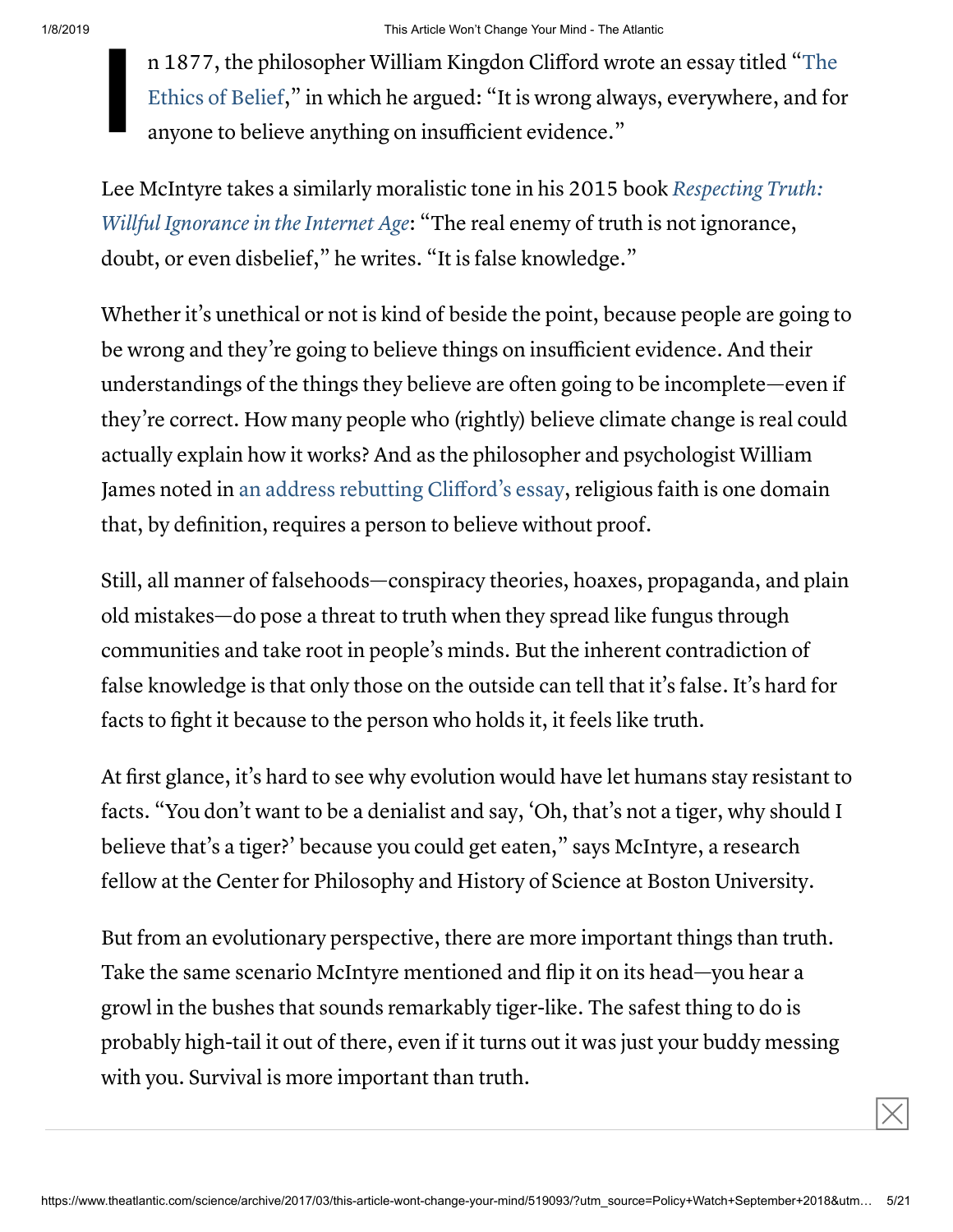## "Having social support, from an evolutionary standpoint, is far more important than knowing the truth."

And of course, truth gets more complicated when it's a matter of more than just "Am I about to be eaten or not?" As Pascal Boyer, an anthropologist and psychologist at Washington University in St. Louis points out in his forthcoming book The Most Natural Thing: How Evolution Explains Human Societies: "The natural environment of human beings, like the sea for dolphins or the ice for polar bears, is information provided by others, without which they could not forage, hunt, choose mates, or build tools. Without communication, no survival for humans."

In this environment, people with good information are valued. But expertise comes at a cost—it requires time and work. If you can get people to believe you're a good source without actually being one, you get the benefits without having to put in the work. Liars prosper, in other words, if people believe them. So some researchers have suggested motivated reasoning may have developed as a "shield against [manipulation."](https://books.google.com/books?id=SNikCgAAQBAJ&pg=PA1097&lpg=PA1097&dq=Hence,+while+motivated+reasoning+is+often+portrayed+as+a+faulty+aspect+of+human+reasoning,+an+evolutionary+perspective+suggests+that+one+of+its+core+adaptive+functions+is+to+set+up+an+effective+shield+against+manipulation.&source=bl&ots=jbxe-B6m-8&sig=HYEerO4wTu97RgG0gSozTBk-M34&hl=en&sa=X&ved=0ahUKEwiYhNzwm47SAhWl14MKHaSLAA4Q6AEIHDAA#v=onepage&q&f=false) A tendency to stick with what they already believe could help protect people from being taken in by every huckster with a convincing tale who comes along.

"This kind of arms-race between deception and detection is common in nature," Boyer writes.

Spreading a tall tale also gives people something even more important than false expertise—it lets them know who's on their side. If you accuse someone of being a witch, or explain why you think the contrails left by airplanes are actually spraying harmful [chemicals,](https://en.wikipedia.org/wiki/Chemtrail_conspiracy_theory) the people who take you at your word are clearly people you can trust, and who trust you. The people who dismiss your claims, or even those who just ask how you know, are not people you can count on to automatically side with you no matter what.

 $\mathrm{``V}$ ou cnread stories because you know that they're likely to be a kind of litmus test,  $\mathrm{''}$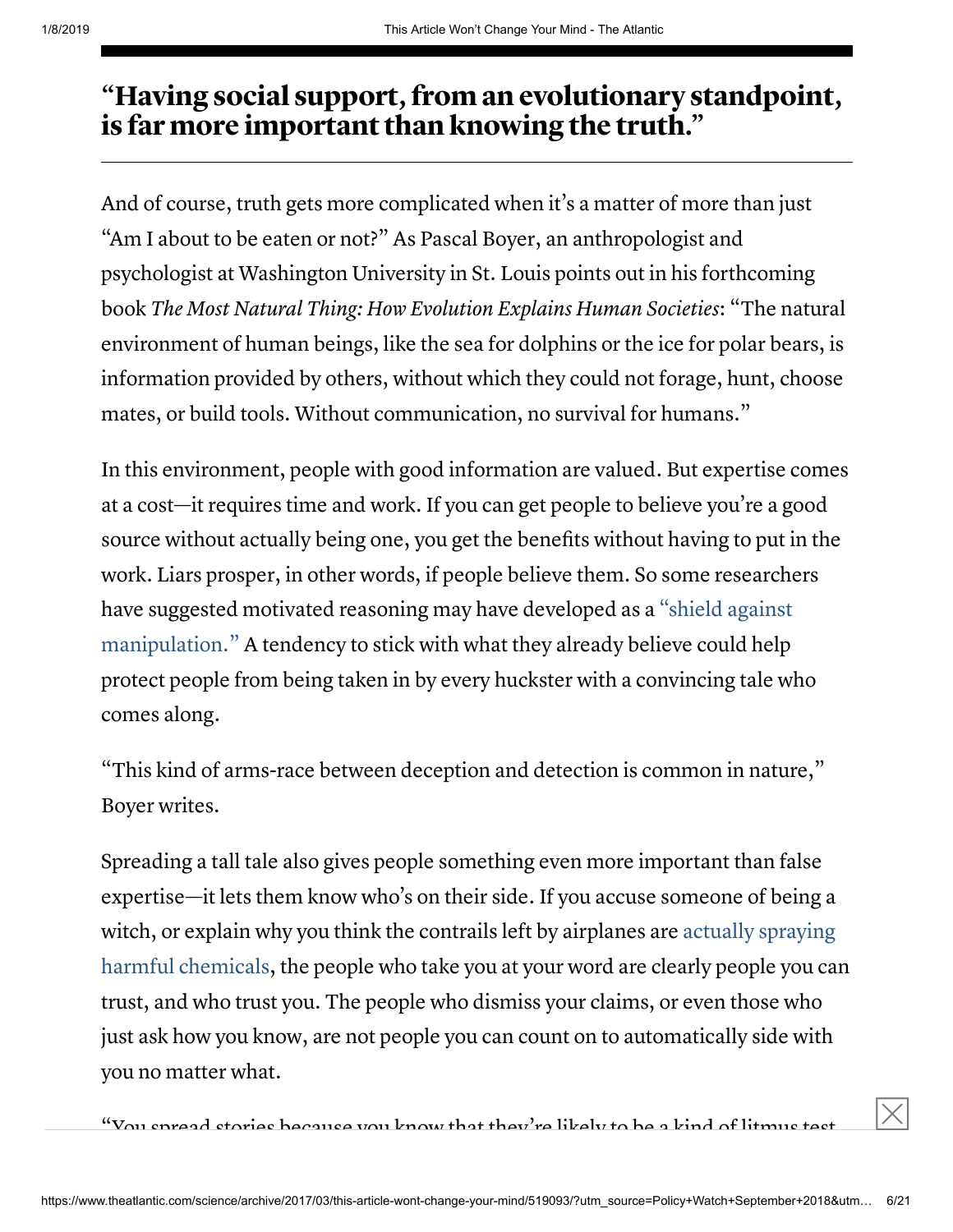not," Boyer says. "Having social support, from an evolutionary standpoint, is far more important than knowing the truth about some facts that do not directly impinge on your life." The meditation and sense of belonging that Daniel Shaw got from Siddha Yoga, for example, was at one time more important to his life than the alleged misdeeds of the gurus who led the group.

**T**<br> **P**<br> **P**<br> **S** hough false beliefs are held by individuals, they are in many ways a social phenomenon. Dorothy Martin's followers held onto their belief that the spacemen were coming, and Shaw held onto his reverence for his guru, because those beliefs were tethered to a group they belonged to, a group that was deeply important to their lives and their sense of self.

Shaw describes the motivated reasoning that happens in these groups: "You're in a position of defending your choices no matter what information is presented," he says, "because if you don't, it means that you lose your membership in this group that's become so important to you." Though cults are an intense example, Shaw says people act the same way with regard to their families or other groups that are important to them.

And in modern America, one of the groups that people have most intensely hitched their identities to is their political party. Americans are more [politically](http://www.people-press.org/2014/06/12/section-1-growing-ideological-consistency/#interactive) polarized than they've been in decades, possibly ever. There isn't public-opinion data going back to the Federalists and the Democratic Republicans, of course. But political scientists Keith Poole and Howard Rosenthal look at the polarization in Congress. And the most recent data shows that 2015 had the highest rates of polarization since 1879, the earliest year for which there's data. And that was even before well, you know.

Party Polarization, 1879-2015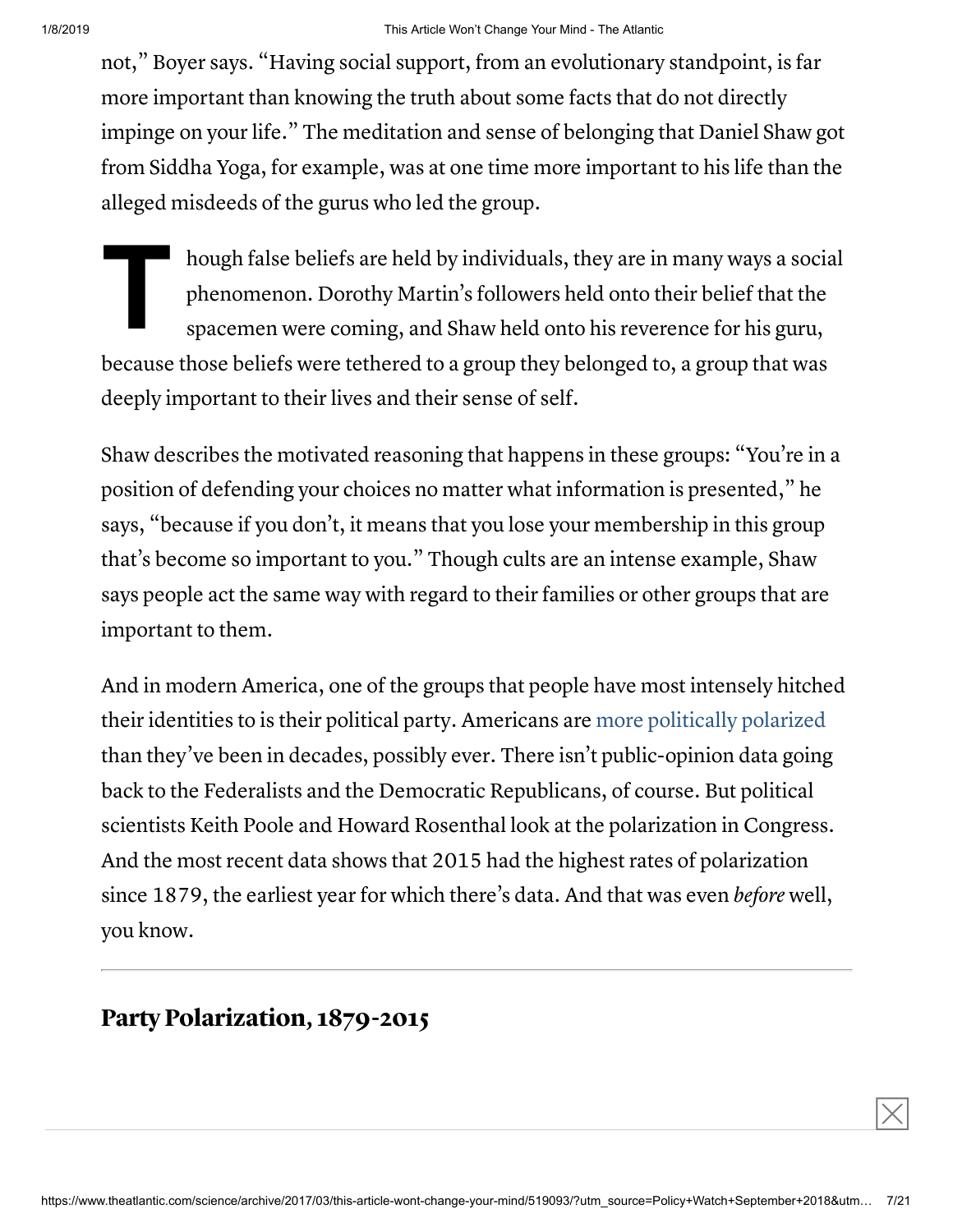Keith T. Poole and Howard Rosenthal, [voteview.com](http://voteview.com/)

 $\boxed{\times}$ 

Now, "party is a stronger part of our identity," says Brendan Nyhan, a professor of government at Dartmouth College. "So it's easy to see how we can slide into a sort of cognitive tribalism."

Though as the graph above shows, partisanship has been on the rise in the United States for decades, Donald Trump's election, and even his brief time as president, have made partisanship and its relationship to facts seem like one of the most urgent questions of the era. In the past couple of years, fake news stories perfectly crafted to appeal to one party or the other have proliferated on social media, [convincing people](https://www.buzzfeed.com/craigsilverman/top-fake-news-of-2016?utm_term=.gj87aDxrP#.eyXlR4vQW) that the Pope had endorsed Trump or that Rage Against the Machine was reuniting for an anti-Trump album. While some studies suggest that conservatives are more [susceptible](https://www.google.com/url?sa=t&rct=j&q=&esrc=s&source=web&cd=1&cad=rja&uact=8&ved=0ahUKEwjbwPOR85LSAhUKRSYKHRNAAg8QFggaMAA&url=https%3A%2F%2Fwww.theatlantic.com%2Fscience%2Farchive%2F2017%2F02%2Fwhy-fake-news-targeted-trump-supporters%2F515433%2F&usg=AFQjCNGF7MaegeH6j5tiC038Z96ERWAEkQ&sig2=wOOMxLhQbIuUXKvOo2LCNg) to fake news—one fake news creatortold [NPR](http://www.npr.org/sections/alltechconsidered/2016/11/23/503146770/npr-finds-the-head-of-a-covert-fake-news-operation-in-the-suburbs) that stories he'd written targeting liberals never gained as much traction—after the election, the tables seem to have turned. As my colleague Robinson Meyer reported, in recent months there's been an uptick in [progressive](https://www.theatlantic.com/technology/archive/2017/02/viva-la-resistance-content/515532/) fake news, stories that claim Trump is about to be arrested or that his administration is preparing for a coup.

Though both Hillary Clinton and Donald Trump were disliked by members of their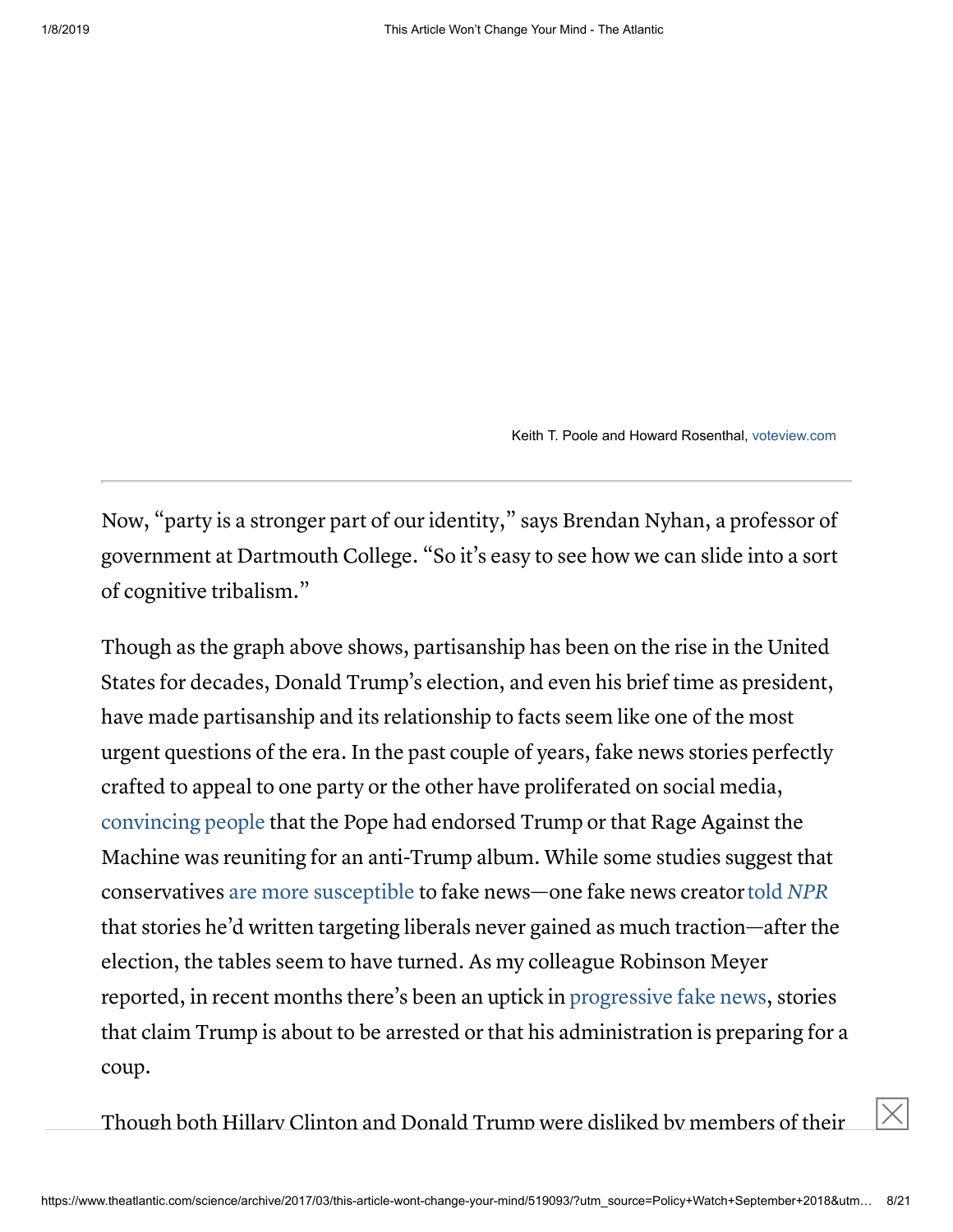Party—ultimately most people voted along party lines. Eighty-nine percent of Democrats voted for Clinton and 88 percent of Republicans voted for Trump, according to [CNN's](http://www.cnn.com/election/results/exit-polls) exit polls.

Carol Tavris, a social psychologist and co-author of Mistakes Were Made, But Not by Me, says that for Never Trump Republicans, it must have been ["uncomfortable](https://www.amazon.com/Mistakes-Were-Made-But-Not/dp/B004HQM5S8/ref=pd_sbs_14_img_2?_encoding=UTF8&psc=1&refRID=B4HZAWWENEYPW2ZNERJQ) to them to feel they could not be wholeheartedly behind their candidate. You could hear the dissonance humming within them. We had a year of watching with interest as Republicans struggled to resolve this. Some resolved it by: 'Never Trump but never Hillary, either.' Others resolved it by saying, 'I'm going to hold my nose and vote for him because he's going to do the things that Republicans do in office.'"

"Partisanship has been revealed as the strongest force in U.S. public life—stronger than any norms, [independent](http://www.vox.com/policy-and-politics/2016/11/30/13631532/everything-mattered-2016-presidential-election) of any facts," Vox's David Roberts wrote in his extensive breakdown of the factors that influenced the election. The many things that, during the campaign, might have seemed to render Trump unelectable [boasting about](https://www.washingtonpost.com/politics/trump-recorded-having-extremely-lewd-conversation-about-women-in-2005/2016/10/07/3b9ce776-8cb4-11e6-bf8a-3d26847eeed4_story.html?tid=a_inl&utm_term=.63caf947e844) sexual assault, [encouraging violence](https://www.nytimes.com/video/us/100000004269364/trump-and-violence.html) at his rallies, attacking an American-born judge for his Mexican heritage—did not ultimately cost him the support of the majority of his party. [Republican](http://www.businessinsider.com/rush-limbaugh-donald-trump-not-conservative-2016-9) [commentators](http://www.nationalreview.com/article/435045/donald-trump-not-conservative-gop-doesnt-care) and [politicians](http://www.nbcnews.com/card/trump-barely-republican-according-boehner-n664896) even decried Trump as not a true conservative. But he was the Republican nominee, and he rallied the Republican base.

In one particularly potent example of party trumping fact, when shown [photos](https://www.washingtonpost.com/news/monkey-cage/wp/2017/01/25/we-asked-people-which-inauguration-crowd-was-bigger-heres-what-they-said/?utm_term=.1f5d56d459e0) of Trump's inauguration and Barack Obama's side by side, in which Obama clearly had a bigger crowd, some Trump supporters identified the bigger crowd as Trump's. When researchers explicitly told subjects which photo was Trump's and which was Obama's, a smaller portion of Trump supporters falsely said Trump's photo had more people in it.

While this may appear to be a remarkable feat of self-deception, Dan Kahan thinks it's likely something else. It's not that they *really* believed there were more people at Trump's inauguration, but saying so was a way of showing support for Trump. "Deople knew what was being done here," says Kahan, a professor of law and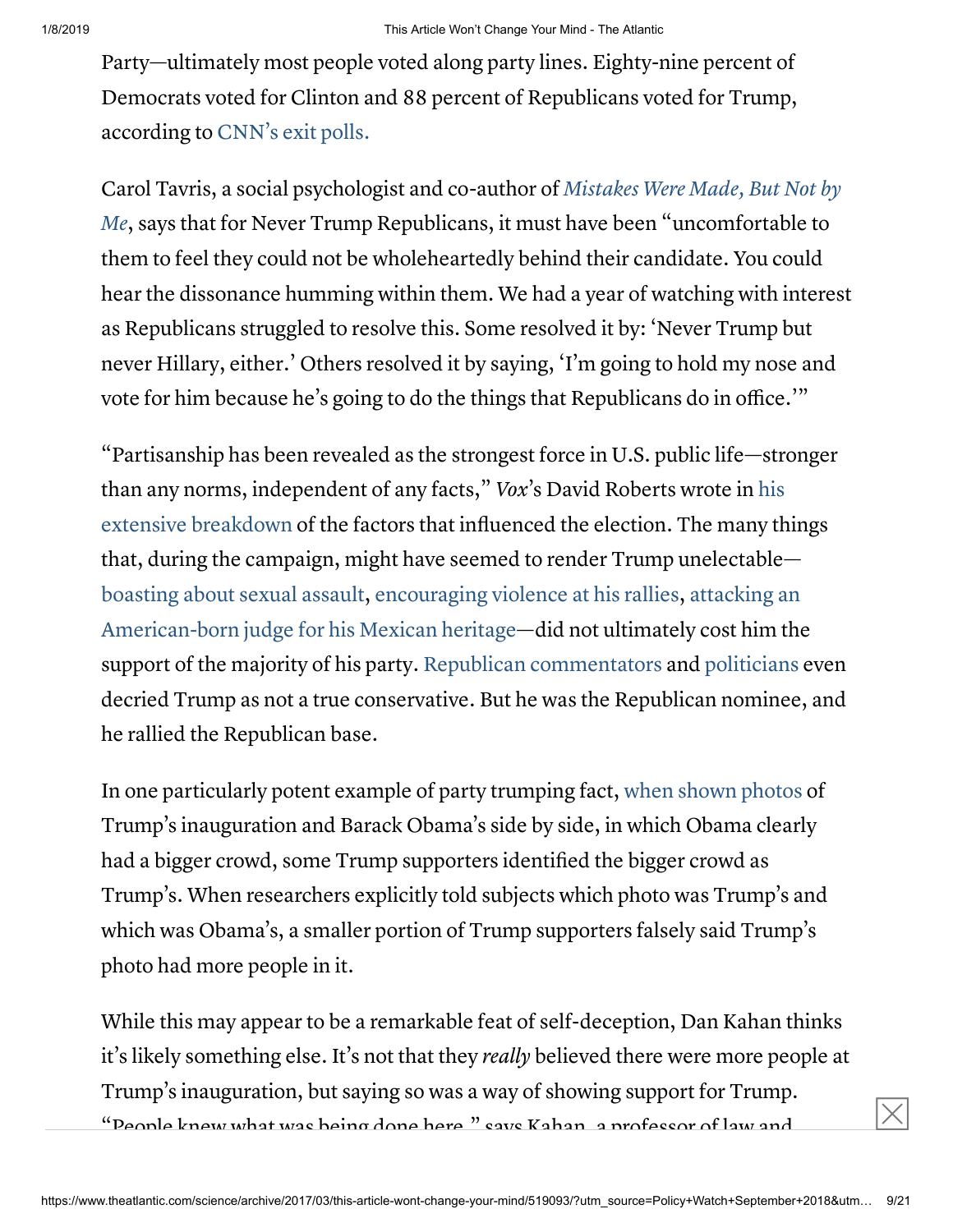Trump or trying to denigrate their identity." The question behind the question was, "Whose team are you on?"

In these charged situations, people often don't engage with information as information but as a marker of identity. Information becomes tribal.

In a New York Times article called "The Real Story About Fake News Is [Partisanship,"](https://www.nytimes.com/2017/01/11/upshot/the-real-story-about-fake-news-is-partisanship.html?_r=1) Amanda Taub writes that sharing fake news stories on social media that denigrate the candidate you oppose "is a way to show public support for one's partisan team—roughly the equivalent of painting your face with team colors on game day."

This sort of information tribalism isn't a consequence of people lacking intelligence or of an inability to comprehend evidence. Kahan has [previously](http://www.culturalcognition.net/blog/2014/5/24/weekend-update-youd-have-to-be-science-illiterate-to-think-b.html) written that whether people "believe" in evolution or not has nothing to do with whether they understand the theory of it—saying you don't believe in evolution is just another way of saying you're religious. Similarly, a recent Pew study [found](https://www.theatlantic.com/science/archive/2016/10/republicans-can-understand-science-and-still-deny-climate-change/503003/) that a high level of science knowledge didn't make Republicans any more likely to say they believed in climate change, though it did for Democrats.

What's more, being intelligent and informed can often make the problem worse. The higher someone's IQ, the better they are at coming up with arguments to support a [position—but](http://psycnet.apa.org/psycinfo/1991-97717-005) only a position they already agree with, as one study showed. High levels of knowledge make someone more [likely](http://www.dartmouth.edu/~nyhan/nature-origins-misperceptions.pdf) to engage in motivated reasoning—perhaps because they have more to draw on when crafting a counterargument.

People also learn selectively—they're better at learning facts that confirm their worldview than facts that challenge it. And media coverage makes that worse. While more news coverage of a topic seems to generally increase people's knowledge of it, one [paper](http://www.jasonbarabas.com/images/JeritBarabas_PB_FinalVersion.pdf), "Partisan Perceptual Bias and the Information Environment," showed that when the coverage has implications for a person's political party, then selective learning kicks into high gear.  $|\times|$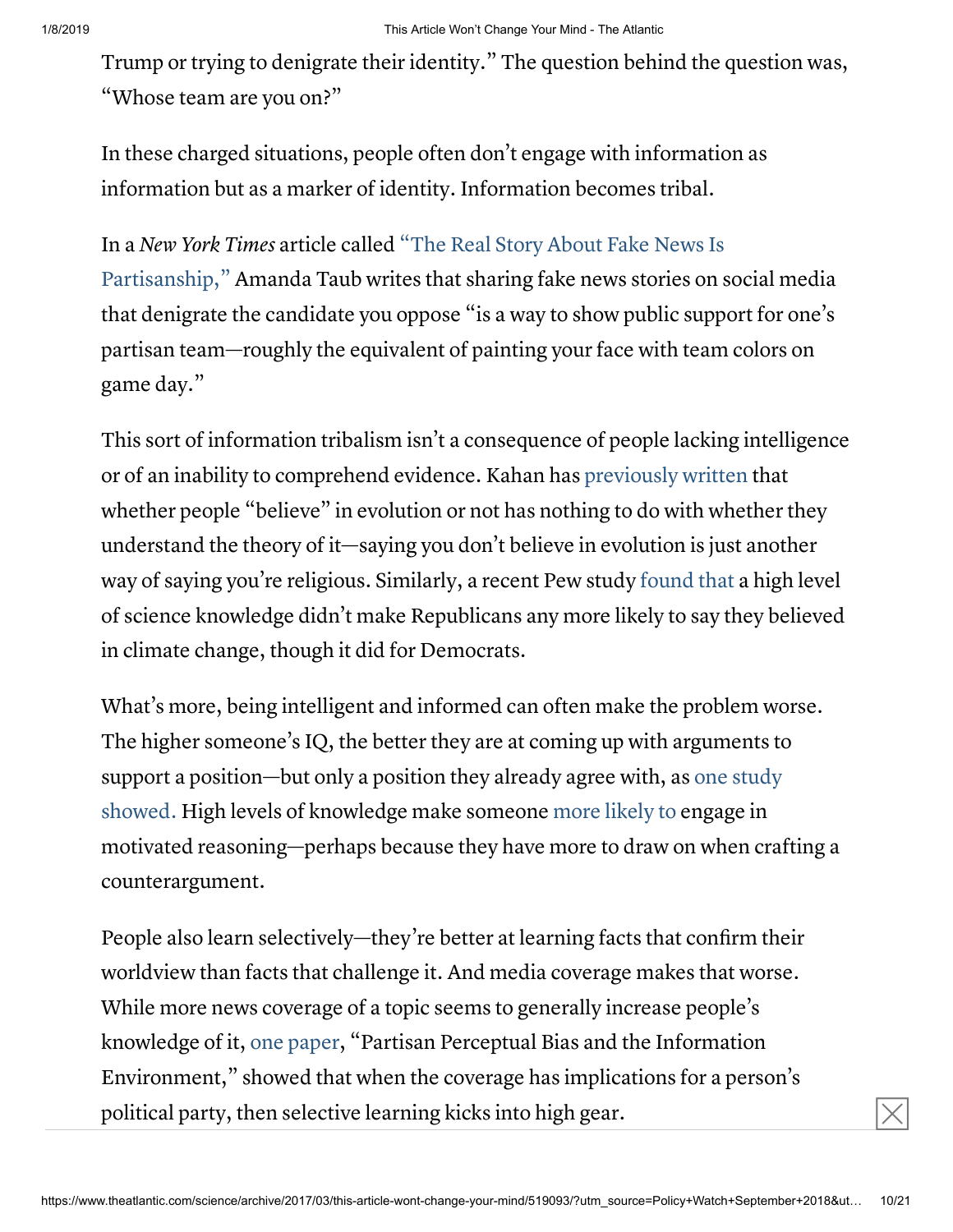"You can have very high levels of news coverage of a particular fact or an event and you see little or no learning among people who are motivated to disagree with that piece of information," says Jennifer Jerit, a professor of political science at Stony Brook University and a co-author of the partisan-perception study. "Our results suggest that extraordinary levels of media coverage may be required for partisans to incorporate information that runs contrary to their political views," the study reads. For example, Democrats are overwhelmingly supportive of bills to ban the chemical BPA from [household](http://www.npr.org/sections/thesalt/2014/02/26/283030949/government-studies-suggest-bpa-exposure-from-food-isn-t-risky) products, even though the [FDA](https://www.fda.gov/Food/IngredientsPackagingLabeling/FoodAdditivesIngredients/ucm355155.htm) and many scientific studies have found it is safe at the low levels currently used. This reflects a "chemophobia" often seen among liberals, [according to](http://www.politico.com/magazine/story/2014/06/democrats-have-a-problem-with-science-too-107270?o=1) Politico.

Fact-checking erroneous statements made by politicians or cranks may also be ineffective. Nyhan's work has shown that correcting people's misperceptions often doesn't work, and worse, sometimes it creates a backfire effect, making people endorse their misperceptions even more strongly.

Sometimes during experimental studies in the lab, Jerit says, researchers have been able to fight against motivated reasoning by priming people to focus on accuracy in whatever task is at hand, but it's unclear how to translate that to the real world, where people wear information like team jerseys. Especially because a lot of false political beliefs have to do with issues that don't really affect people's day-to-day lives.

"Most people have no reason to have a position on climate change aside from expression of their identity," Kahan says. "Their personal behavior isn't going to affect the risk that they face. They don't matter enough as a voter to determine the outcome on policies or anything like this. These are just badges of membership in these groups, and that's how most people process the information."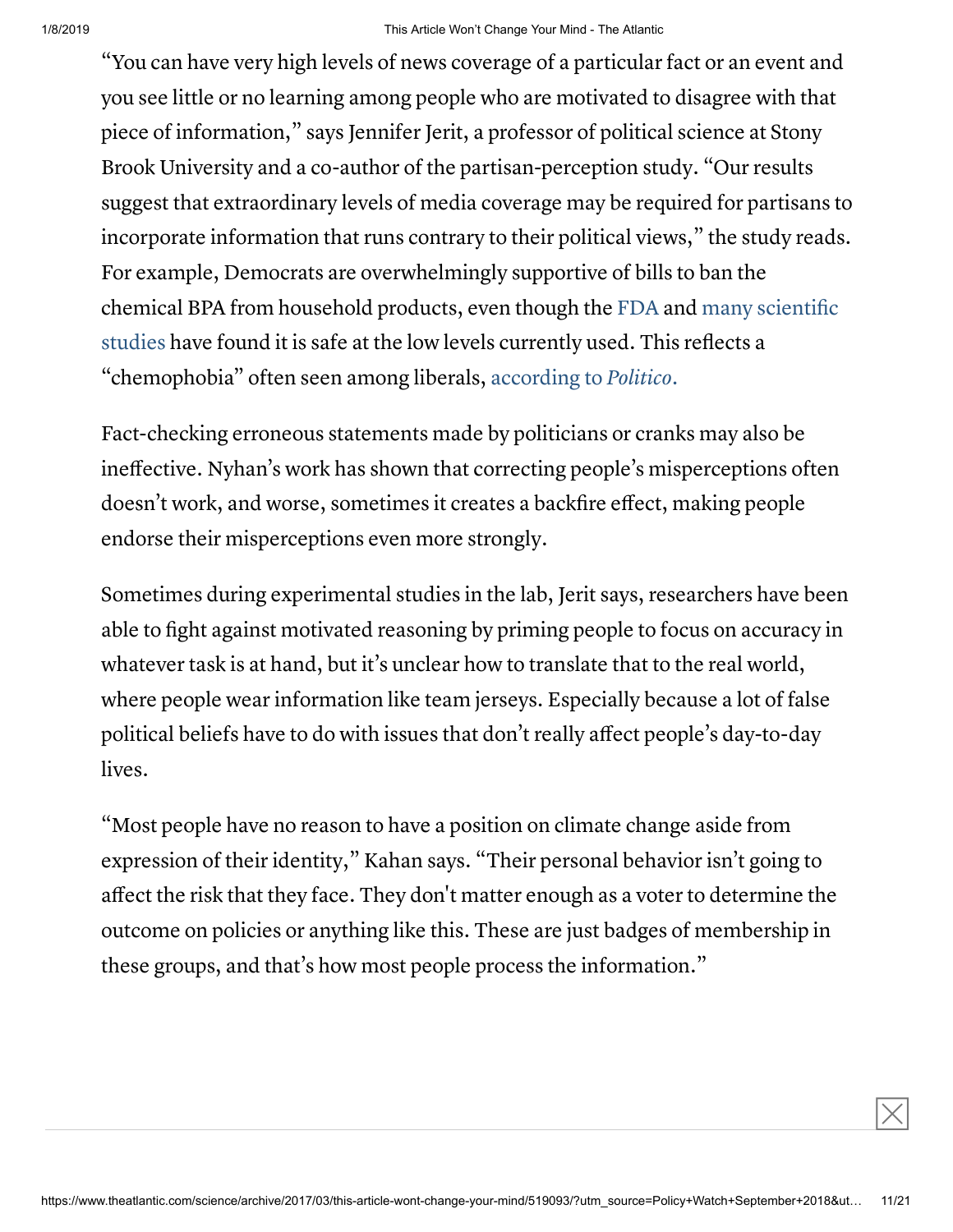John Garrison

 $\boxed{\times}$ 

**I** n 2016, Oxford Dictionaries chose "post-truth" as its [word](https://en.oxforddictionaries.com/word-of-the-year/word-of-the-year-2016) of the year, defined as "relating to or denoting circumstances in which objective facts are less influential in shaping public opinion than appeals to emotion and personal belief."

It was a year when the winning presidential candidate lied almost constantly on the campaign trail, when fake news abounded, and when people cocooned themselves thoroughly in social-media spheres that only told them what they wanted to hear. After careening through a partisan hall of mirrors, the "facts" that came through were so twisted and warped that Democrats and Republicans alike were accused of living in a "filter [bubble](https://www.wired.com/2016/11/filter-bubble-destroying-democracy/)," or an "echo [chamber,](https://www.brookings.edu/blog/techtank/2016/12/09/inside-the-social-media-echo-chamber/)" or even an "[alternate](http://theconversation.com/why-each-side-of-the-partisan-divide-thinks-the-other-is-living-in-an-alternate-reality-71458) reality."

Farhad Manjoo's book, True Enough: Learning to Live in a [Post-Fact](https://www.amazon.com/True-Enough-Learning-Post-Fact-Society/dp/1620458403) Society, sounds like it could have come out yesterday—with its argument about how the media is fragmenting, how belief beats out fact, and how objective reality itself gets questioned—but it was actually published in 2008.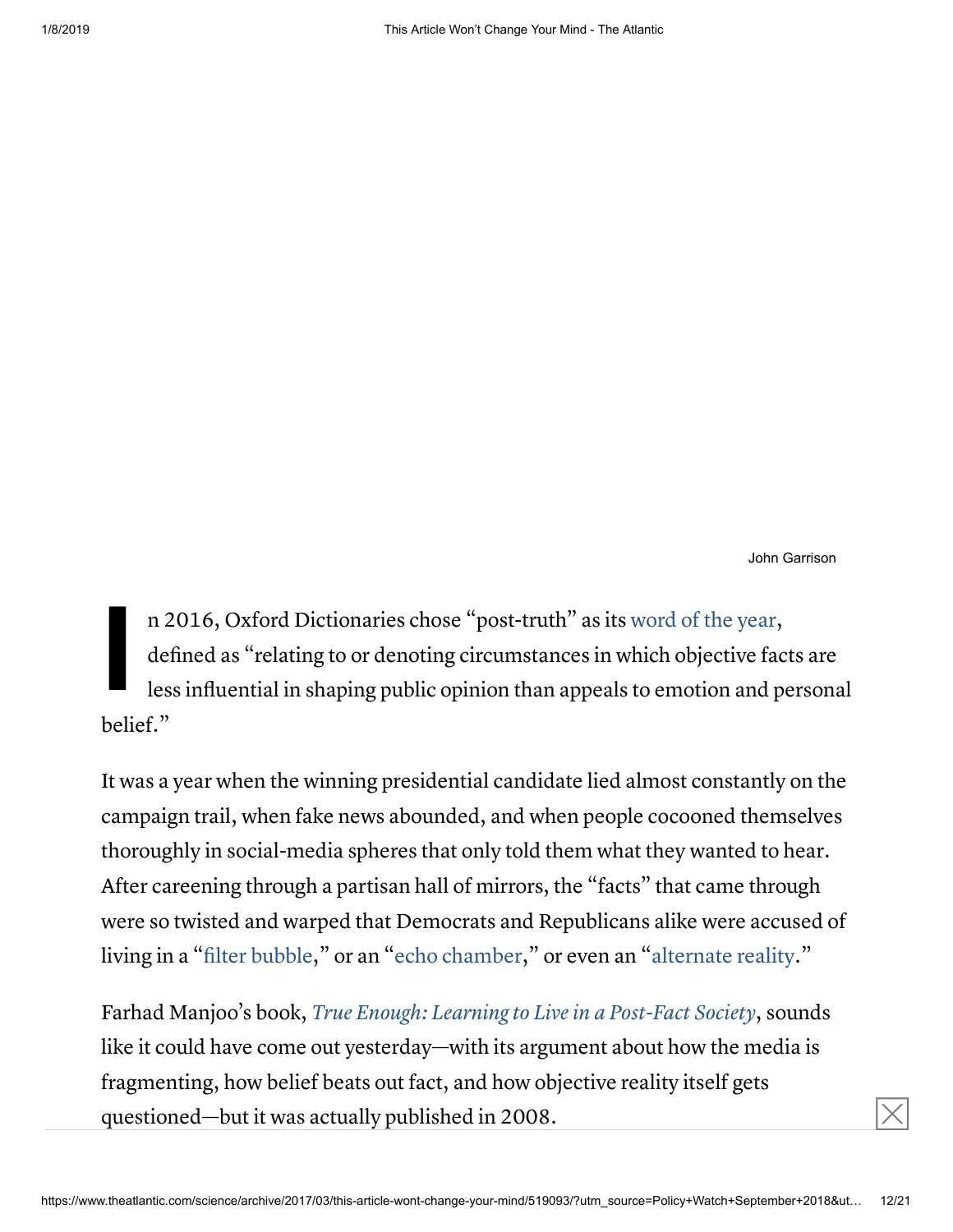"Around the time [the book] came out, I was a little bit unsure how speculative and how real the idea was," says Manjoo, who is now a technology columnist for The New York Times. "One of my arguments was, in politics, you don't pay a penalty for lying." At the time, a lot of lies were going around about presidential candidate Barack Obama—that he was a Muslim, that he wasn't born in the United States—lies that did not ultimately sink him.

"Here was a person who was super rational, and believed in science, and was the target of these factless claims, but won anyway," Manjoo says. "It really seemed like that election was a vindication of fact and truth, which in retrospect, I think it was just not."

There was plenty of post-truth to go around during the Obama administration, whether it was the birther [rumors](http://www.politico.com/story/2011/04/birtherism-where-it-all-began-053563?paginate=false) (famously perpetuated by the current president) that just wouldn't die, or the debate over the [nonexistent](http://www.politifact.com/truth-o-meter/article/2009/dec/18/politifact-lie-year-death-panels/) "death panels" in the Affordable Care Act.

"I started to get a sense that my idea was probably realer than I thought," Manjoo says. "And then you had the 2016 election, which confirmed every worst fear of mine."

But the problem, Nyhan says, with "post-truth, post-fact language is it suggests a kind of golden age that never existed in which political debate was based on facts and truth."

People have always been tribal and have always believed things that aren't true. Is the present moment really so different, or do the stakes just feel higher?

Partisanship has surely ramped up—but Americans have been partisan before, to the point of civil war. Today's media environment is certainly unique, though it's following some classic patterns. This is hardly the first time there have been partisan publications, or many competing outlets, or even information silos. People often despair at the loss of the mid-20th-century model, when just a few

newspapers and TV channels fed people most of their unbiased news vegetables.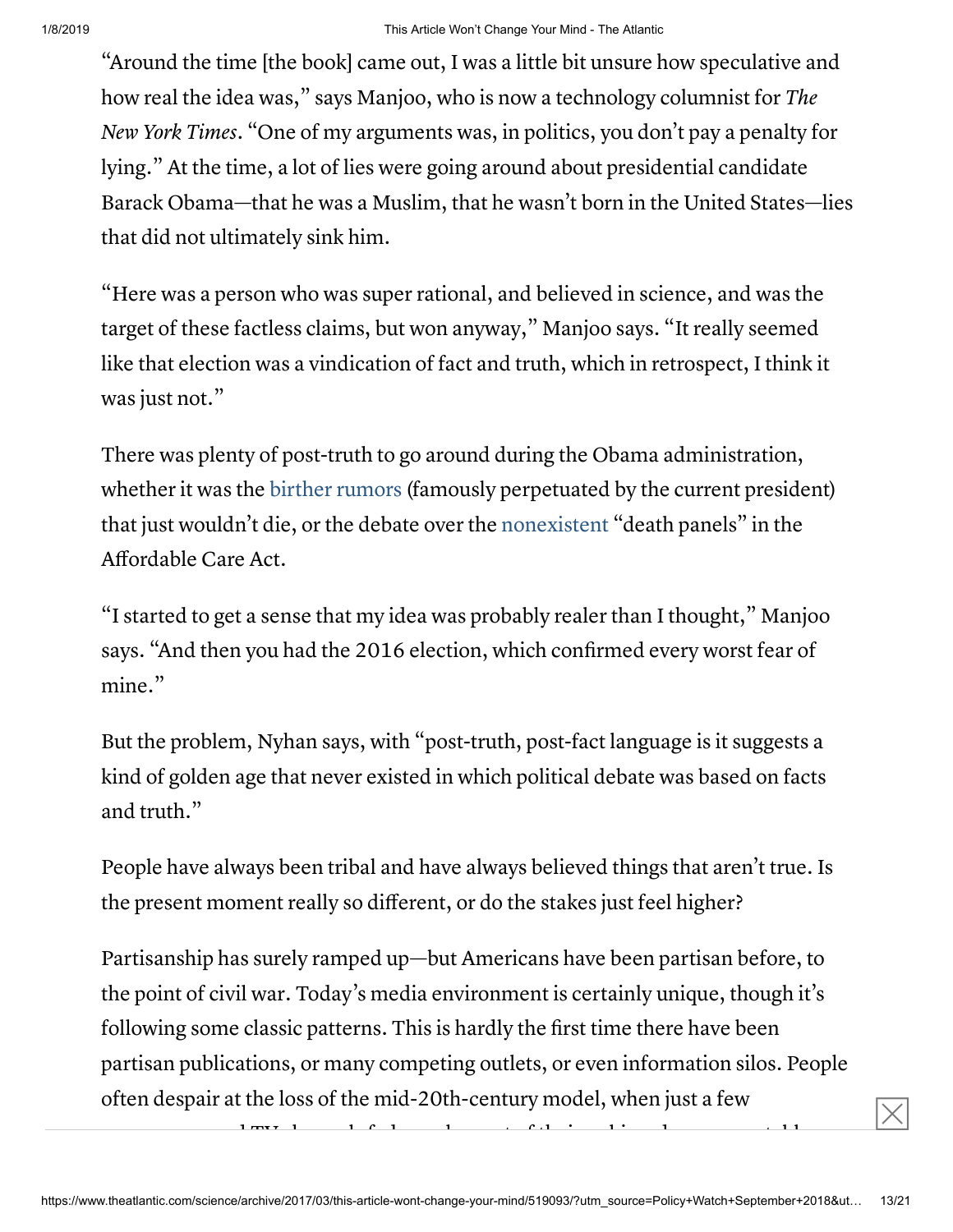[sensational](https://books.google.com/books?id=kDnWCgAAQBAJ&pg=PA63&lpg=PA63&dq=baptized+in+blood+headline&source=bl&ots=_y3s82ZNSE&sig=xfaIZyi_E5touKMy5oLu3ot7ANM&hl=en&sa=X&ved=0ahUKEwji2fPJosLSAhXqxVQKHbi6AOsQ6AEIWzAM#v=onepage&q=baptized%20in%20blood%20headline&f=false) headlines, and in the time of the Founding Fathers, Federalist and Republican papers were [constantly](https://books.google.com/books?id=7CrkXUA48P4C&pg=PA541#v=onepage&q&f=false) sniping at each other. In times when communication wasn't as easy as it is now, news was more local—you could say people were in geographical information silos. The mid-20th-century "mainstream media" was an anomaly.

The situation now is in some ways a return to the bad old days of bias and silos and competition, "but it's like a supercharged return," Manjoo says. "It's not just that I'm reading news that confirms my beliefs, but I'm sharing it and friending other people, and that affects their media. I think it's less important what a news story says than what your friend says about the news story." These silos are also no longer geographical, but ideological and thus less diverse. A recent [study](http://www.pnas.org/content/early/2017/02/28/1617052114) in the Proceedings of the National Academy of Sciences that analyzed 376 million Facebook users' interactions with 900 news outlets reports that "selective exposure drives news consumption."

Not everyone, however, agrees that the silos exist. Kahan says he's not convinced: "I think that people have a preference for the sources that support their position. That doesn't mean that they're never encountering what the other side is saying." They're just dismissing it when they do.

The sheer scale of the internet allows you to find evidence (if sometimes dubious evidence) for any claim you want to believe, and counterevidence against any claim you don't want to have to believe. And because humans didn't evolve to operate in such a large sea of people and information, Boyer says people can be fooled into thinking some ideas are more widespread than they really are.

"When I was doing fieldwork in small villages in Africa, I've seen examples of people who have a strange belief," he says. "[For example], they think that if they recite an incantation they can make a small object disappear. Now, most people around them just laugh and tell them that's stupid. And that's it. And the belief kind of disappears."  $\times$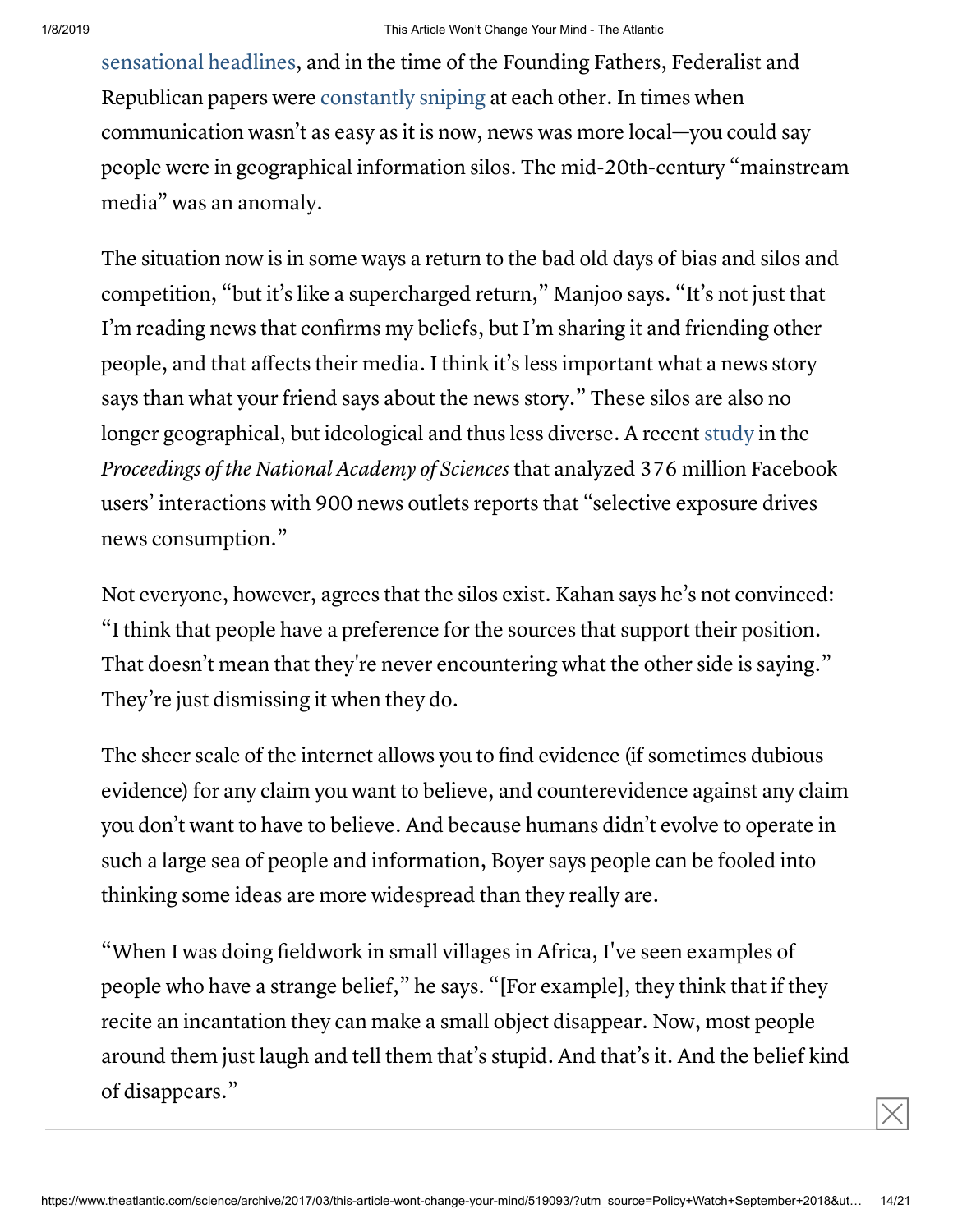But as a community gets larger, the likelier it is that a person can find someone else who shares their strange belief. And if the "community" is everyone in the world with an internet connection who speaks your language, well.

"If you encounter 10 people who seem to have roughly the same idea, then it fools your system into thinking that it must be a probable idea because lots of people agree with it," Boyer says. "One thing you assume, unconsciously, is that these 10 people came to the same belief independently. You don't think that nine of these are just repeating something that the 10th one said."

**P** art of the problem is that society has advanced to the point that believing what's true often means accepting things you don't have any firsthand experience of and that you may not completely understand. Sometimes it means disbelieving your own senses—Earth doesn't feel like it's moving, after all, and you can't see climate change out your window.

In areas where you lack expertise, you have to rely on trust. Even Clifford acknowledges this—it's acceptable, he says, to believe what someone else tells you "when there is reasonable ground for supposing that he knows the matter of which he speaks."

The problem is that who and what people trust to give them reliable information is also tribal. Deferring to experts might seem like a good start, but [Kahan](https://papers.ssrn.com/sol3/papers.cfm?abstract_id=1549444) has found that people see experts who agree with them as more legitimate than experts who don't.

In the United States, people are less generally trusting of each other than they used to be. Since 1972, the General Social Survey has asked respondents: "Generally speaking, would you say that most people can be trusted or that you can't be too careful in dealing with people?" As of 2014, the most recent data, the number of people saying most others can be trusted was at a historic low.

 $\mathbf{D}_{\alpha}$  and  $\mathbf{A}$  monicors Who Say Most Decule Can Be Trusted  $\vert\vert$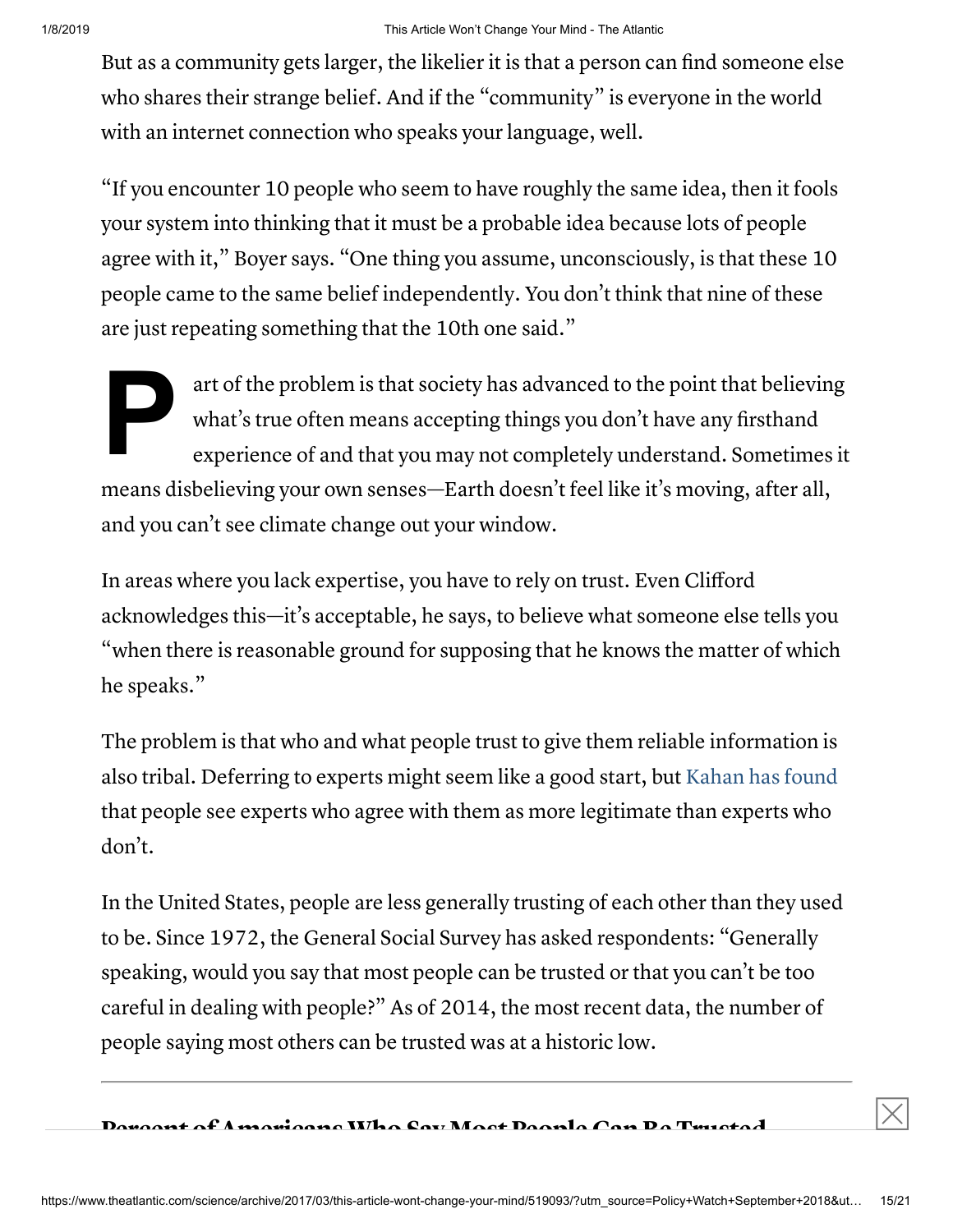On the other hand, there's "particularized trust"—specifically, the trust you have for people in your groups. "Particularized trust destroys generalized trust," Manjoo wrote in his book. "The more that people trust those who are like themselves—the more they trust people in their own town, say—the more they distrust strangers."

This fuels tribalism. "Particularized trusters are likely to join groups composed of people like themselves—and to shy away from activities that involve people they don't see as part of their moral community," [writes](http://siteresources.worldbank.org/EXTECAREGTOPSOCDEV/Resources/Uslaner_Trust_moral_value.pdf) Eric Uslaner, a professor of government and politics at the University of Maryland, College Park.

So people high on the particularized-trust scale would be more likely to believe information that comes from others in their groups, and if those groups are ideological, the people sharing that information probably already agree with them.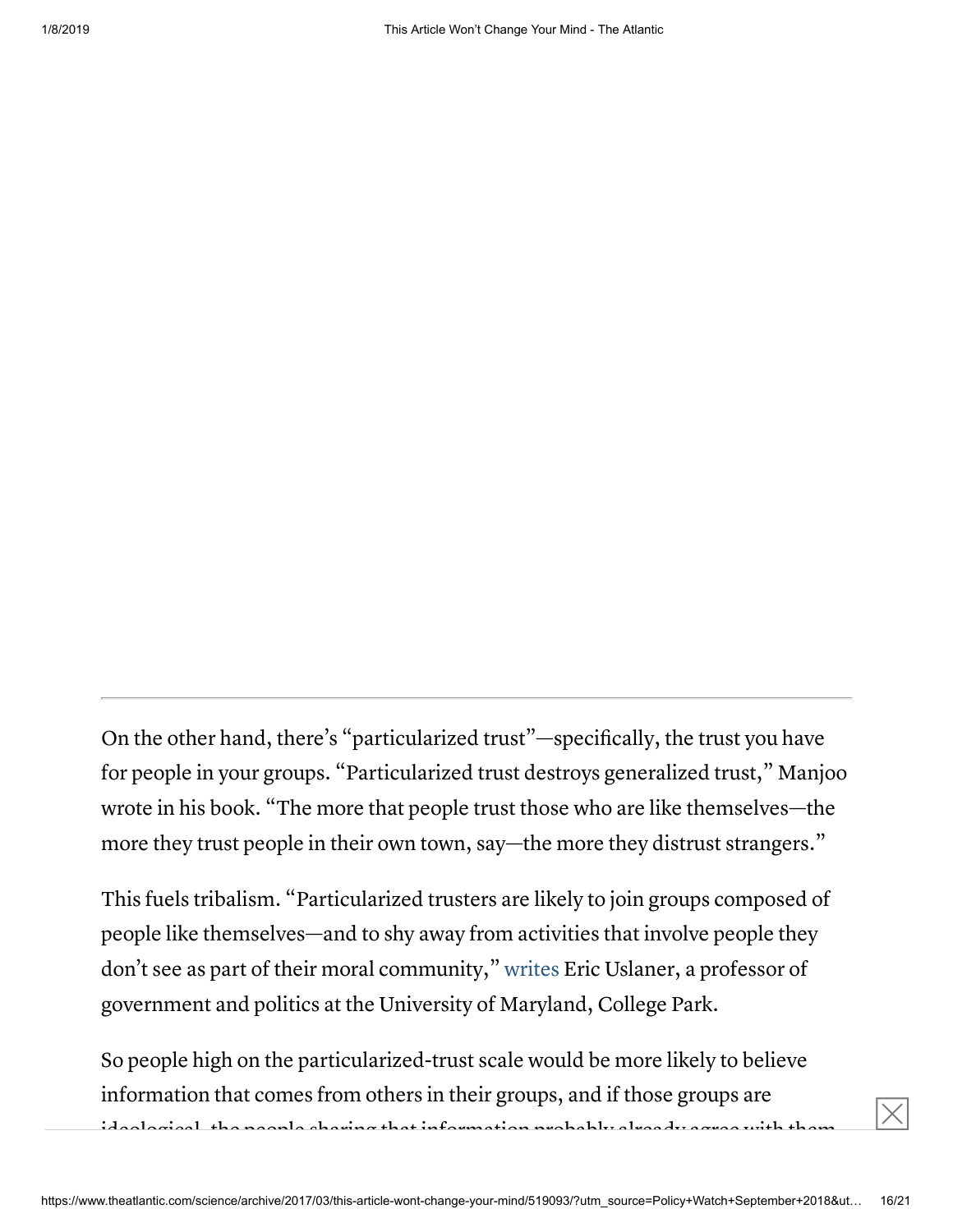This is also a big part of why people don't trust the media. Not that news articles are never biased, but a hypothetical perfectly evenhanded piece of journalism, that fairly and neutrally represented all sides would still likely be seen as biased by people on each side. Because, Manjoo writes, everyone thinks their side has the best evidence, and therefore if the article were truly objective, it would have emphasized their side more.

This is the attitude Trump has taken toward the media, calling any unfavorable coverage of him—even if it's true—"unfair" and "fake news." On the other hand, outlets that are biased in his favor, like Fox and Friends and the pro-Trump conservative blog The Gateway Pundit, Trump bills as "very [honorable"](http://www.foxnews.com/politics/2017/02/16/transcript-president-trumps-press-conference.html) and he [invites](https://www.nytimes.com/2017/02/13/business/the-gateway-pundit-trump.html) them to the White House. (This is a reversal of fortune for Fox, which got a similar "fake news" style brush-off in 2009, when Obama's communications director said the administration wouldn't "legitimize them as a news [organization."\)](http://www.nytimes.com/2009/10/12/business/media/12fox.html) Trump's is an extreme, id-fueled version of particularized trust, to be sure, but it's akin to a mind-set many are prone to. Objectivity is a valiant battle, but sometimes, a losing one.

 $\left( \begin{array}{c} \begin{array}{c} \begin{array}{c} \mathbf{1} \end{array} \\ \mathbf{1} \end{array} \right)$ lternative facts" is a phrase that will live in infamy. Trump counselor Kellyanne Conway famously used it to describe White House Press Secretary Sean Spicer's lie that Trump's

inauguration had drawn the "largest audience to ever witness an inauguration period."

Spicer has also said to reporters, "I think sometimes we can disagree with the facts."

These are some of the more explicit statements from an administration that shows in ways subtle and not-at-all subtle that it often does not, as McIntyre would put it, "respect the truth." This sort of flippant disregard for objective reality is deeply troubling, but the extreme nature of it also exposes more clearly something that's always been true about politics: that sometimes when we argue about the facts, we're not arguing about the facts at all.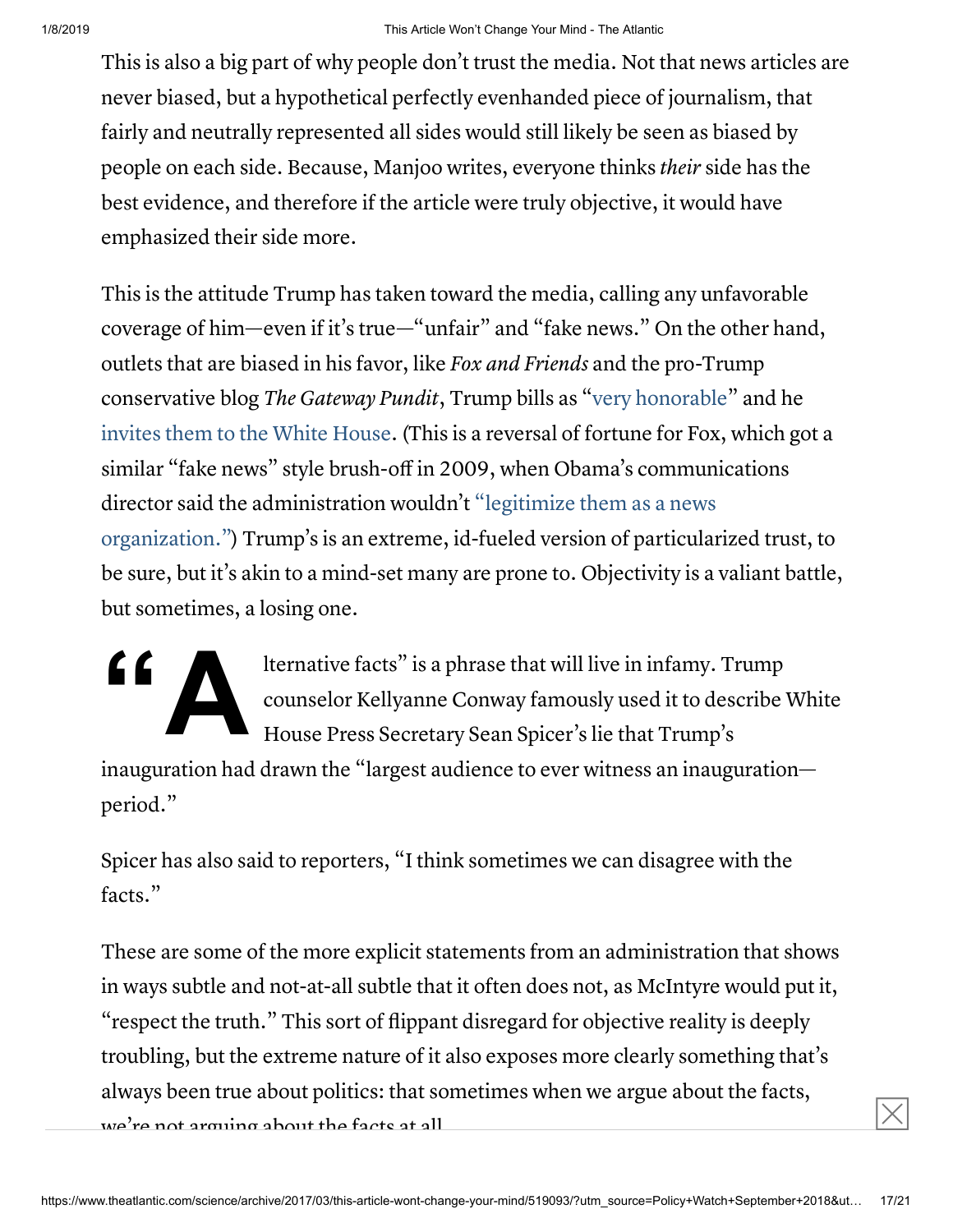The experiment where Trump supporters were asked about the inauguration photos is one example. In a paper on political [misperceptions,](http://www.dartmouth.edu/~nyhan/nature-origins-misperceptions.pdf) Nyhan suggests another: a survey asking people whether they agree with the statement "The murder rate in the United States is the highest it's been in 45 years," something Trump often said on the campaign trail, as well as something that's not [true](http://www.vox.com/2016/10/12/13255466/trump-murder-rate). "Because the claim is false," Nyhan writes, "the most accurate response is to disagree. But what does it mean if a person agrees with the statement?"

It becomes unclear whether the person really believes that the false statement is true, or whether they're using it as a shortcut to express something else—their support for Trump regardless of the validity of his claims, or just the fact that they feel unsafe and they're worried about crime. Though for the media outlets that are fact-checking these things, it's a matter of truth and falsehood, for the ordinary person evaluating, adopting, rejecting, or spreading false beliefs, that may not be what it's really about.

### Sometimes when we argue about the facts, we're not arguing about the facts at all.

These are more often disputes over values, Kahan says, about what kind of society people want and which group or politician aligns with that. "Even if a fact is corrected, why is that going to make a difference?" he asks. "That's not why they were supporting the person in the first place."

So what would get someone to change their mind about a false belief that is deeply tied to their identity?

"Probably nothing," Tavris says. "I mean that seriously."

But of course there are areas where facts can make a difference. There are people who are just mistaken or who are motivated to believe something false without treasuring the false belief like a crown jewel.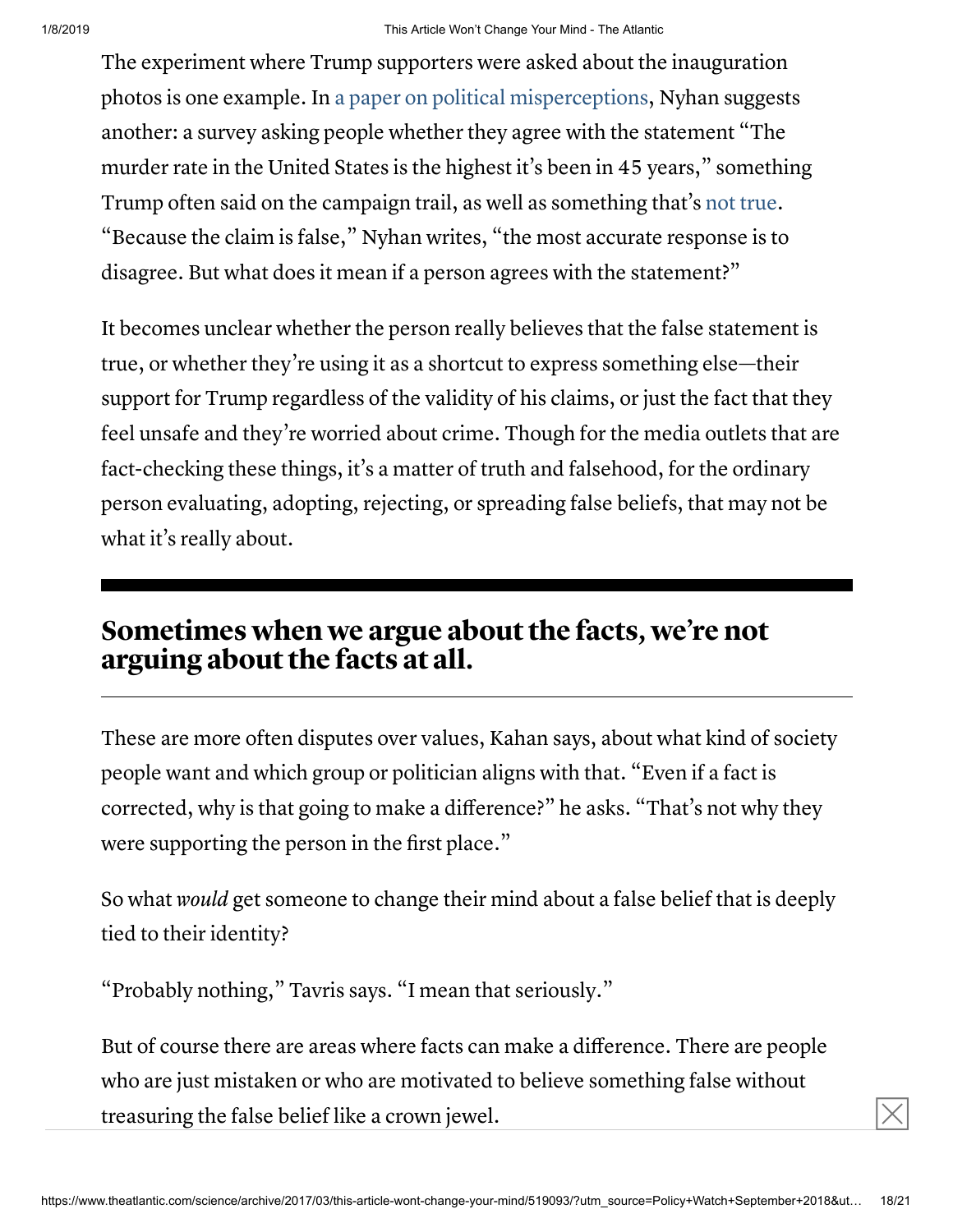#### 1/8/2019 This Article Won't Change Your Mind - The Atlantic

"Personally my own theory is that there's a slide that happens," McIntyre says. "This is why we need to teach critical thinking, and this is why we need to push back against false beliefs, because there are some people who are still redeemable, who haven't made that full slide into denialism yet. I think once they've hit denial, they're too far gone and there's not a lot you can do to save them."

There are small things that could help. One [recent](http://onlinelibrary.wiley.com/doi/10.1002/gch2.201600008/abstract?systemMessage=WOL+Usage+report+download+page+will+be+unavailable+on+Friday+27th+January+2017+at+23:00+GMT/+18:00+EST/+07:00+SGT+(Saturday+28th+Jan+for+SGT)++for+up+to+2+hours+due+to+essential+server+maintenance.+Apologies+for+the+inconvenience) study suggests that people can be "inoculated" against misinformation. For example, in the study, a message about the overwhelming scientific consensus on climate change included a warning that "some politically motivated groups use misleading tactics to try to convince the public that there is a lot of disagreement among scientists." Exposing people to the fact that this misinformation is out there should make them more resistant to it if they encounter it later. And in the study at least, it worked.

While there's no erasing humans' tribal tendencies, muddying the waters of partisanship could make people more open to changing their minds. "We know people are less biased if they see that policies are supported by a mix of people from each party," Jerit says. "It doesn't seem like that's very likely to happen in this contemporary period, but even to the extent that they see within party disagreement, I think that is meaningful. Anything that's breaking this pattern where you see these two parties acting as homogeneous blocks, there's evidence that motivated reasoning decreases in these contexts."

It's also possible to at least imagine a media environment that's less hospitable to fake news and selective exposure than our current one, which relies so heavily on people's social-media networks.

I asked Manjoo what a less fake-newsy media environment might look like.

"I think we need to get to an information environment where sharing is slowed down," Manjoo says. "A really good example of this is Snapchat. Everything disappears after a day—you can't have some lingering thing that gets bigger and bigger."  $\boxed{\times}$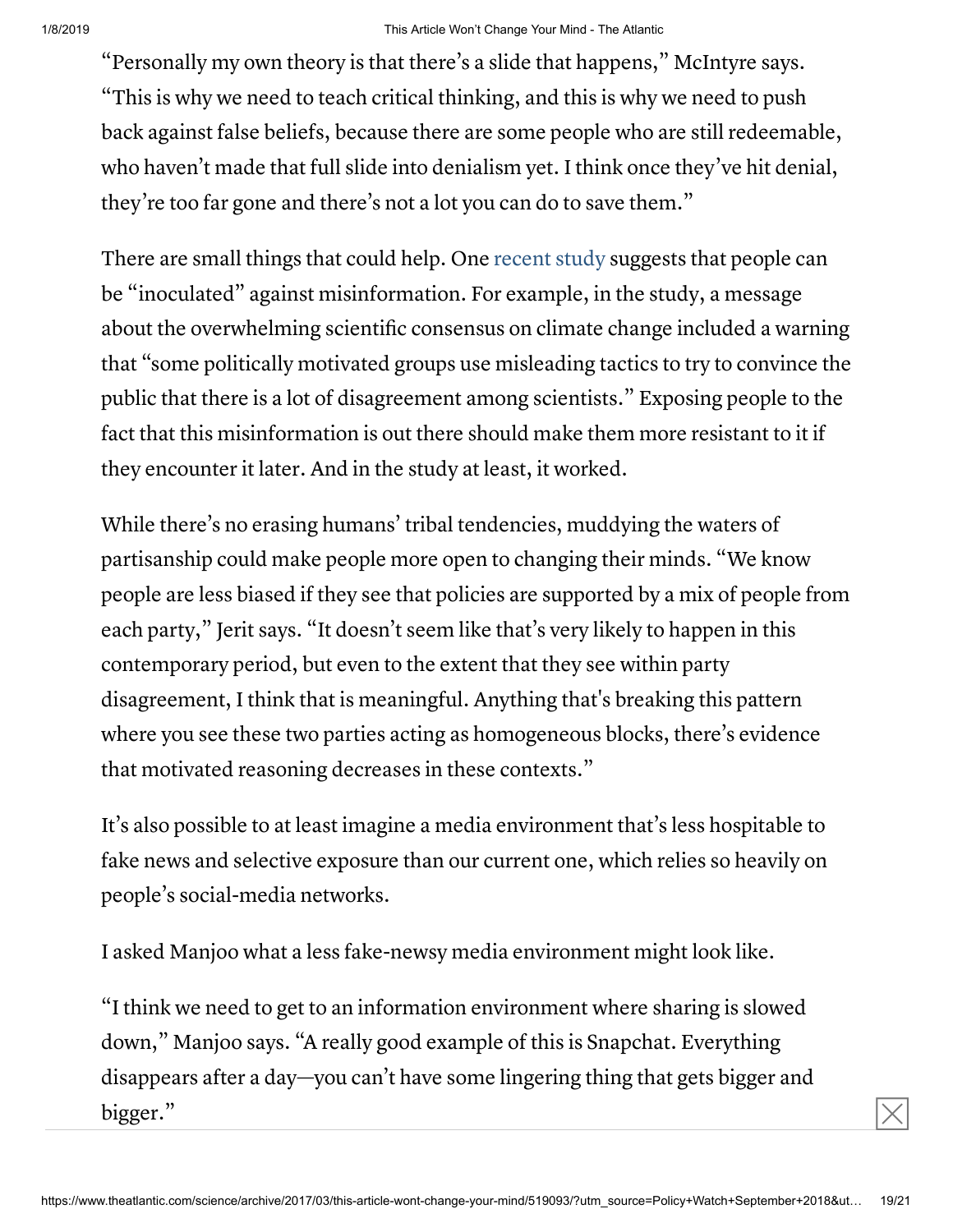Facebook is apparently interested in copying some of Snapchat's features including the [disappearing messages.](http://fortune.com/2016/09/30/facebook-copy-snapchat/) "I think that would reduce virality, and then you could imagine that would perhaps cut down on sharing false information," Manjoo says. But, he caveats: "Things must be particularly bad if you're looking at Snapchat for reasons of hope."

S<sup>ª</sup> o much of how people view the world has nothing to do with facts. That doesn't mean truth is doomed, or even that people can't change their minds. But what all this does seem to suggest is that, no matter how strong the evidence is, there's little chance of it changing someone's mind if they really don't want to believe what it says. They have to change their own.

As previously noted, Daniel Shaw ultimately left Siddha Yoga. But it took a long time. "Before that [New Yorker] article came out," he says, "I started to learn about what was going to be in that article, and the minute I heard it is the minute I left that group, because immediately it all clicked together. But it had taken at least five years of this growing unease and doubt, which I didn't want to know about or face."

It seems like if people are going to be open-minded, it's more likely to happen in group interactions. As Manjoo noted in his book, when the U.S. government was trying to get people to eat organ meat during World War II (you know, to save the good stuff for our boys), researchers found that when housewives had a group discussion about it, rather than just listening to a nutritionist blather on about what a good idea it was, they were five times more likely to actually cook up some organs. And groups are [usually](http://www.apa.org/pubs/highlights/peeps/issue-36.aspx) better at coming up with the correct answers to reasoning tasks than individuals are.

Of course, the wisdom of groups is probably diminished if everyone in a group already agrees with each other.

"One real advantage of group reasoning is that you get critical feedback," McIntyre says. "If you're in a silo, you don't get critical feedback, you just get applause."

But if the changes are going to happen at all, it'll have to be "on a person-to-person